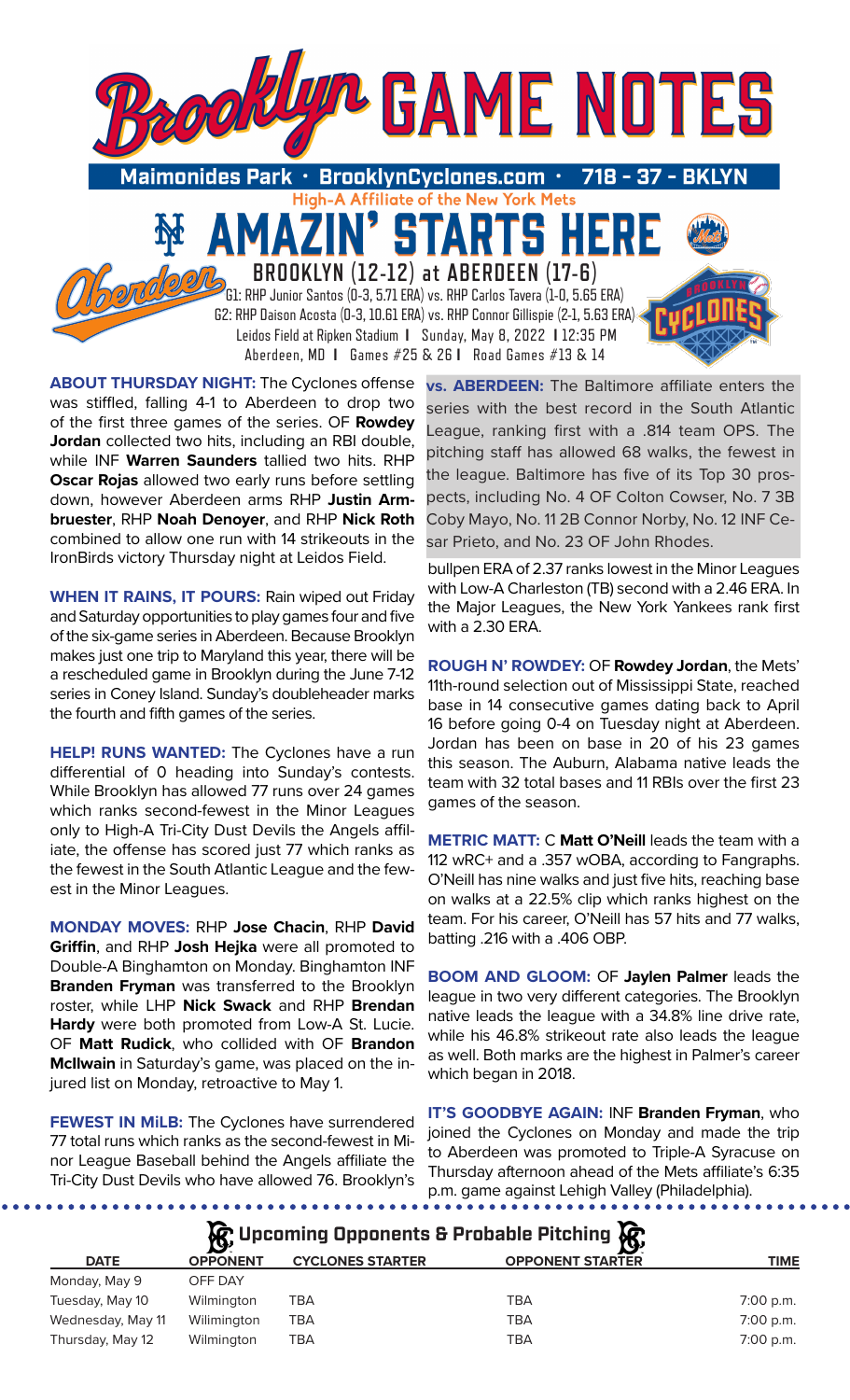## **MAY 8 AT ABERDEEN STARTING PITCHER PAGE 2**



# # 16 Junior Santos RHP

**Height:** 6-7 **Weight:** 231

**2022 GAME-BY-GAME**

**High-A Brooklyn Cy** 

K% BB% HR/9

4/27 BG L 3.1 7 4 4 4 1 0 .353 5/3 @ ABD 5.0 2 0 0 2 2 0 .290

16% 14.8% 0.00 BABIP **GB%** FIP

.357 61.8% 4.49

**Bats**: Right **Throws**: Right **Date of Birth:** August 16, 2001 **Age**: 20

**Hometown:** Santiago, Dominican Republic **How Obtained:** Non-drafted free agent, June 2, 2018

**Repertoire:** 4-seam, 2-seam, curveball, changeup

**LAST TIME OUT:** Santos pitched on Tuesday, turning in his best outing of the season. The righty lasted a season-high five scoreless innings with two strikeouts, two hits, and two  $\frac{\text{part}}{4/15}$ walks allowed. **DATE OPP DEC IP H R ER BB K HR AVG** 4/9 @ WIL L 2.0 2 3 3 4 0 0 .286 4/15 JS 3.2 2 1 1 2 4 0 .200 4/21 @ HV L 3.1 7 4 3 0 6 0 .297

**HIGH-RANKING MEMBER:** Santos ranks as the top pitching prospect on the staff, ranking No. 16 according to *MLB Pipeline* and No. 17 according to *Baseball America*.

**BREAKOUT:** The 20 year old pitched with Low-A St. Lucie in 2021, tossing 96 innings which doubles the workload he turned in in 2019 (40.2 IP) and 2018 (45). This season marks the second full season assignment for the righty.



 $\#$  33  $\>$  DAISON ACOSTA  $\>$  RHP

**Height:** 6-3 **Weight:** 196 **Date of Birth:** August 24, 1998 **Age**: 21 **Hometown:** Paraiso Barahona, Dominican Republic **Acquired:** Non-drafted free agent, July 2, 2016 **Repertoire:** 4-seam, slider, change-up

**TODAY:** Acosta makes his fourth start and fourth appearance of the season, facing the Aberdeen IronBirds

**LAST TIME OUT:** Acosta allowed three runs on three hits, walking a pair and striking out another two in Coney Island against Bowling Green.

**THE RETURN:** After missing 2021 recovering from Tommy John Surgery, Daison Acosta made his first appearance in a game since September 2, 2019 on Wednesday against Jersey Shore on April 13, 2022...954 days in between starts. Acosta lasted just two innings on paper but faced and walked the leadoff batter in the third inning before being replaced by Colby Morris.

| 2022 GAME-BY-GAME        |            |            |     |   |   |    |           |   |           |            |
|--------------------------|------------|------------|-----|---|---|----|-----------|---|-----------|------------|
| <b>Brooklyn Cyclones</b> |            |            |     |   |   |    |           |   |           |            |
| <b>DATE</b>              | <b>OPP</b> | <b>DEC</b> | ΙP  | н | R | ER | <b>BB</b> | ĸ | <b>HR</b> | <b>AVG</b> |
| 4/13                     | JS.        |            | 2.0 | 3 | 4 | 4  |           | 3 | O         | .300       |
| 4/19                     | @HV        |            | 3.0 | 3 | 3 | 3  | 5         | フ | O         | .300       |
| 4/24                     | @HV        |            | 1.0 |   |   |    |           |   | O         | .304       |
| 5/1                      | <b>BG</b>  |            | 31  | 3 | 3 | 3  | っ         | っ | O         | .278       |

| K%           | BB%   | HR/9       |
|--------------|-------|------------|
| 16.7%        | 18.8% | 0.00       |
| <b>BABIP</b> | GB%   | <b>FIP</b> |
| .345         | 48.3% | 5.74       |

**CYCLONES STARTING PITCHER BREAKDOWN**

|                  |           |            |                    |            |    |            |      |     |           |            |            | <b>STARTER</b>                              |            | <b>GS Quality StartsRun SupportRS/Start BC Record</b> |          |    |    |    |     |           |            |
|------------------|-----------|------------|--------------------|------------|----|------------|------|-----|-----------|------------|------------|---------------------------------------------|------------|-------------------------------------------------------|----------|----|----|----|-----|-----------|------------|
|                  |           |            |                    |            |    |            |      |     |           |            |            | Acosta                                      |            | 4                                                     |          |    | 6  |    | 1.5 |           | $O - 4$    |
|                  |           |            |                    |            |    |            |      |     |           |            |            | <b>Bryant</b>                               |            |                                                       | 0        |    | 10 |    | 3.3 |           | $2 - 0$    |
|                  |           |            | <b>CATCHER ERA</b> |            |    |            |      |     |           |            |            | Chacin                                      |            |                                                       |          |    | 18 |    | 4.5 |           | $3-1$      |
| <b>NAME</b>      | G         | ER         |                    | <b>INN</b> |    | <b>ERA</b> |      |     |           |            |            | Griffin                                     |            |                                                       |          |    | 8  |    | 4.0 |           | $2 - 0$    |
|                  |           |            |                    |            |    |            |      |     |           |            |            | Ocampo                                      |            |                                                       |          |    | 9  |    | 3.0 |           | $1 - 2$    |
| Gaddis           | 8         | 24         |                    | 67         |    | 3.22       |      |     |           |            |            | Rojas                                       |            |                                                       | $\Omega$ |    | 10 |    | 3.3 |           | $2 - 1$    |
| Mena             | 8         | 22         |                    | 68         |    | 2.92       |      |     |           |            |            | Santos                                      |            | 5                                                     |          |    | 9  |    | 1.8 |           | $1 - 4$    |
|                  |           | 23         |                    |            |    |            | 3.70 |     |           |            |            | Zwack                                       |            |                                                       | $\Omega$ |    | 9  |    | 9.0 |           | $1 - 0$    |
| O'Neill          | 8         |            |                    | 56         |    |            |      |     |           |            |            |                                             |            |                                                       |          |    |    |    |     |           |            |
|                  |           |            |                    |            |    |            |      |     |           |            |            | <b>BROOKLYN CYCLONES PITCHING BREAKDOWN</b> |            |                                                       |          |    |    |    |     |           |            |
|                  | W-L       | <b>ERA</b> | IP                 | н          | R  | ER         | BB   | K   | <b>HR</b> | <b>AVG</b> |            | W-L                                         | <b>ERA</b> | IP                                                    | н        | R  | ER | BB | К   | <b>HR</b> | <b>AVG</b> |
| <b>STARTERS</b>  | $2 - 10$  | 4.01       | 89.2               | -81        | 47 | 40         | 38   | 85  | 3         |            | 239 HOME   | $8 - 4$                                     | 2.86       | 104.0                                                 | 78       | 34 | 33 | 43 | 112 | 3         | .206       |
| <b>RELIEVERS</b> | $10 - 2$  | 2.37       | 110.1              | 77         | 30 | 29         | 53   | 133 | 3         |            | 195 ROAD   | $4 - 8$                                     | 3.38       | 96.0                                                  | -80      | 43 | 36 | 48 | 106 | 3         | .225       |
| <b>TOTAL</b>     | $12 - 12$ | 3.11       | 200.0158           |            | 77 | 69         | 91   | 218 | 6         |            | .215 TOTAL | $12 - 12$                                   | 3.11       | 200.0158                                              |          | 77 | 69 | 91 | 218 | 6         | .215       |
|                  |           |            |                    |            |    |            |      |     |           |            |            |                                             |            |                                                       |          |    |    |    |     |           |            |

**BULLPEN NOTES**

-Brooklyn's bullpen has struck out 133 over 110.1 innings to start the season, allowing just 29 earned runs (2.29 ERA) with a 29% strikeout rate and 12% walk rate.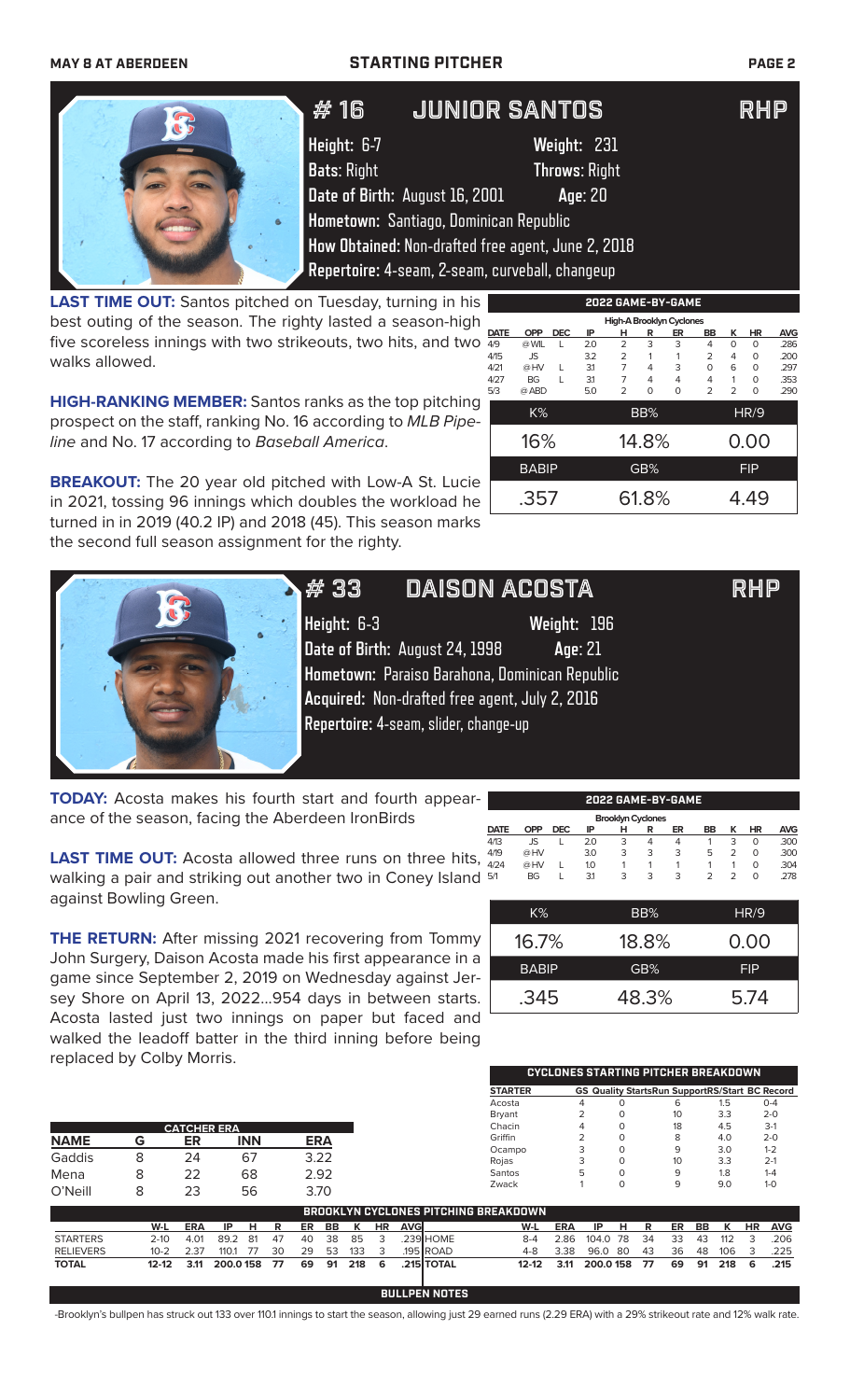|  |  | <b>MAY 8 AT ABERDEEN</b> |  |  |  |  |
|--|--|--------------------------|--|--|--|--|
|  |  |                          |  |  |  |  |

### **MAY 8 AT TING PAGES BATTING PAGES**

| $#1$ NIC GADDIS - C/3B                                                 |  |                                                                              | .148, 0 HR, 6 RBI, .239 w0BA, wRC+                                                                                                                                                                                                                                                                                                                                                                 |                                                                                                                                                          |  |  |  |
|------------------------------------------------------------------------|--|------------------------------------------------------------------------------|----------------------------------------------------------------------------------------------------------------------------------------------------------------------------------------------------------------------------------------------------------------------------------------------------------------------------------------------------------------------------------------------------|----------------------------------------------------------------------------------------------------------------------------------------------------------|--|--|--|
| Last Game: 0-4<br><b>RISP:</b> $4-14$ (.286)<br><b>Hitting Streak:</b> |  | <b>Home: 5-26</b><br><b>Road: 3-28</b><br>On-Base Streak: 1 G (5/4-pres.)    | Last HR:<br>Multi-Hit Games: 2 (5/4 at Aberdeen)<br>Multi-RBI Games: 2 (5/4 at Aberdeen)                                                                                                                                                                                                                                                                                                           | Season High, Hits: 2 (2x, 5/4 at ABD)<br>Season High, Runs: 2 (4/16 at JS G2)<br><b>Season High, RBI:</b> $2$ ( $2x$ , $5/4$ at ABD)<br>Season High, SB: |  |  |  |
|                                                                        |  | • Hit a combined .192 across 40 games in 2019 with Brooklyn and the GCL Mets | . Enters his fourth year in the Mets organizationMade stops in Low-A St. Lucie, High-A Brooklyn, and Double-A Binghamton in 2021totaled 48 games.<br>. Returns to Coney Island where he was a member of the 2019 Cyclones for 15 games before being transferred to the GCL Mets.<br>. Drafted by the Mets in the 16th round of the 2019 MLB Draft out of Jacksonville StateHails from Trenton, GA. |                                                                                                                                                          |  |  |  |

**# 1 NIC GADDIS - C/3B .148, 0 HR, 6 RBI, .239 wOBA, wRC+ 38 Season High, Hits:** 2 (2x, 5/4 at ABD) **Season High, SB:** 

| l# 26   ROWDEY JORDAN - OF         |                                        |                                                   | . 256, O HR, 11 RBI, .356 wOBA, wRC+ 111.       |
|------------------------------------|----------------------------------------|---------------------------------------------------|-------------------------------------------------|
| <b>Last Game: 2-3, 2B, RBI, BB</b> | <b>Home: 9-44</b>                      | Last HR:                                          | <b>Season High, Hits: 4 (4/22 at HV)</b>        |
| <b>RISP:</b> $7-24$ (.292)         | <b>Road: 12-38</b>                     | <b>Multi-Hit Games:</b> 3 (5/5 at Aberdeen)       | <b>Season High, Runs:</b> $2(4/22$ at $HV$ )    |
| <b>Streak:</b> 2 G (3-8)           | <b>On-Base Streak: 2 G (5/4-pres.)</b> | <b>Multi-RBI Games:</b> 3 (4/22 at Hudson Valley) | <b>Season High, RBI:</b> $3$ (2x, $4/22$ at HV) |
|                                    |                                        |                                                   | <b>Season High, SB:</b> $2(4/20$ at HV)         |

• Enters second year with the Mets organization…Selected in the 11th Round in the 2021 MLB Draft out of Mississippi State

• Appeared in 30 games with Low-A St. Lucie in 2021…Drove in 13 runs with five extra-base hits… • Won the 2021 College World Series with Mississippi State….Named to the College World Series All-Tournament Team…Second-Team All-SEC selection…One of five Bulldogs selected in the 2021 MLB Draft…Born William Kevin Jordan.

|                                                                               | #12 BRANDON McILWAIN - OF                                                         | . .236, 1 HR, 5 RBI, .298 wOBA, wRC+ 75'                                                                                                        |                                                                                                                                                                                      |  |  |  |
|-------------------------------------------------------------------------------|-----------------------------------------------------------------------------------|-------------------------------------------------------------------------------------------------------------------------------------------------|--------------------------------------------------------------------------------------------------------------------------------------------------------------------------------------|--|--|--|
| <b>Last Game: DNP</b><br><b>RISP:</b> 5-22 (.227)<br><b>Streak:</b> 1 G (1-1) | <b>Home: 10-30</b><br><b>Road: 3-25</b><br><b>On-Base Streak: 1 G (5/4-pres.)</b> | <b>Last HR:</b> 4/17 vs. Jersey Shore<br><b>Multi-Hit Games:</b> 4 (4/30 vs. Bowling Green)<br><b>Multi-RBI Games: 1(4/26 at Bowling Green)</b> | <b>Season High, Hits: 3 (4/26 vs. BG)</b><br><b>Season High, Runs: 1 (2x, 5/4 at ABD)</b><br><b>Season High, RBI:</b> 2 (4/26 vs. BG)<br><b>Season High, SB:</b> $1(4x, 5/4$ at ABD) |  |  |  |

• Enters his second season as a member of the Mets organization… Played 2021 season with Low-A St. Lucie…batted .250 with seven home runs in 74 games Played collegiately at California...dual sport athlete competing in football and baseball...Played in 10 games with two starts at QB for Cal in 2018...threw for two

touchdowns, while running for four more • Signed as a non-drafted free agent on June 18, 2020 with the New York Mets

• Drafted by the Miami Marlins in the 26th round (771st overall) in the 2019 MLB Draft but did not sign

| $#7$ JOSE MENA - C                               |                                                                   |                                                                                                               | .295. O HR. 6 RBI. .292 wOBA. wRC+ 71                                                                                                                          |
|--------------------------------------------------|-------------------------------------------------------------------|---------------------------------------------------------------------------------------------------------------|----------------------------------------------------------------------------------------------------------------------------------------------------------------|
| <b>Last Game: 0-4</b><br>$RISP: 4-14$<br>Streak: | <b>Home: 11-28</b><br><b>Road: 2-16</b><br><b>On-Base Streak:</b> | Last HR:<br><b>Multi-Hit Games:</b> 4 (4/30 vs. Bowling Green)<br>Multi-RBI Games: 2 (4/29 vs. Bowling Green) | <b>Season High, Hits: 2 (4x, 4/30 vs. BG)</b><br><b>Season High, Runs: 1 (4/15 vs. JS)</b><br><b>Season High, RBI:</b> 2 (2x, 4/29 vs. BG)<br>Season High, SB: |

• Enters his seventh season with the Mets organization… Played in 31 games across High-A Brooklyn and AA Binghamton in 2021

• Won the NYPL Title with Brooklyn in 2019

• Born in Cotui, Dominican Republic…One of the oldest cities in Americas, founded in 1505…Average temperature in 90 degrees.

• Signed as an International free agent on June 22, 2016

| # 20 TANNER MURPHY - OF |                                        |                         | .211, 0 HR, 1 RBI, .269 w0BA, wRC+ 56         |
|-------------------------|----------------------------------------|-------------------------|-----------------------------------------------|
| Last Game: DNP          | <b>Home: 3-17</b>                      | Last HR:                | <b>Season High, Hits: 1 (4x, 4/29 vs. BG)</b> |
| $RISP: 1-11 (0.091)$    | <b>Road: 2-8</b>                       | <b>Multi-Hit Games:</b> | <b>Season High, Runs: 1 (4/29 vs. BG)</b>     |
| <b>Streak: 1G (1-6)</b> | <b>On-Base Streak: 1 G (5/4-pres.)</b> | <b>Multi-RBI Games:</b> | <b>Season High, RBI:</b> 1 (4/17 vs. JS)      |
|                         |                                        |                         | Season High, SB:                              |

• Enters his fourth year with the Mets organization in 2022… Split the 2021 season between Low-A St. Lucie and High-A Brooklyn…drove in 19 runs in 44 games between the two levels

• Selected by the Mets in the 18th round in the 2019 MLB Draft…Played 40 games with ROA Kingsport in 2019

• Starred at North Florida…2019 ASUN Baseball Scholar Athlete of the Year…Set the UNF career stolen base record…11th outfielder drafted in school history.

| $\#$ 15 MATT O'NEILL - C |                                                          | .172. 0 HR. 0 RBI. .357 w0BA. wRC+ 112                                                                                             |                                                                                                                                            |  |  |  |  |
|--------------------------|----------------------------------------------------------|------------------------------------------------------------------------------------------------------------------------------------|--------------------------------------------------------------------------------------------------------------------------------------------|--|--|--|--|
| <b>Last Game:</b> DNP    | <b>Home: 0-15</b>                                        | Last HR:                                                                                                                           | Season High, Hits: 2 (2x, 5/3 at ABD)                                                                                                      |  |  |  |  |
| <b>RISP: 1-8</b>         | <b>Road: 5-14</b>                                        | Multi-Hit Games: 2 (5/3 at Aberdeen)                                                                                               | Season High, Runs: 3 (4/22 at HV)                                                                                                          |  |  |  |  |
| Streak:                  | <b>On-base streak:</b> 3 G (4/29-pres.) Multi-RBI Games: |                                                                                                                                    | <b>Season High, RBI:</b> 1(5/3 at ABD)                                                                                                     |  |  |  |  |
|                          |                                                          |                                                                                                                                    | Season High, SB:                                                                                                                           |  |  |  |  |
|                          |                                                          | • Enters his fourth year in the Mets organizationEnters his first year in High-A after spending 2021 with the Low-A St. Lucie Mets |                                                                                                                                            |  |  |  |  |
|                          |                                                          |                                                                                                                                    | • Hit 187 with Low-A St. Lucie in 52 games with a .401 on-base percentagehas had a .405 career on-base percentage in 85 professional games |  |  |  |  |

• Drafted by the Mets in the 20th round of the MLB Draft out of the University of Pennsylvania. • Named Unanimous First-Team All-Ivy in 2019

**# 9 JAYLEN PALMER - INF/OF .145, 0 HR, 2 RBI, .256 wOBA, wRC+ 48 Last Game:** 1-2, BB, R **Home:** 3-21 **Last HR: Season High, Hits:** 2 (2x, 5/4 at ABD) **RISP:** 1-11 (.091) **Road:** 5-34 **Multi-Hit Games:** 2 (5/4 at Aberdeen) **Season High, Runs:** 1 (3x, 5/5 at ABD) **Streak:** 2 G (3-5) **On-base streak:** 2 (5/4-pres.) **Multi-RBI Games: Season High, RBI:** 1 (2x, 5/4 at ABD) **Season High, SB:** 1 (5x, 5/4 at ABD)

• Enters his fifth year in the Mets organization...No. 14 prospect in the Mets system, according to *MLB Pipeline*...Experienced first full season in 2021, playing 66 games with Low-A St. Lucie before an August promotion to High-A to play 39 games with Brooklyn

• Spent 2018 and 2019 with short season teams in the GCL and Kingsport

• Drafted in the 22nd round of the 2018 MLB Draft out of Holy Cross (NY) High School in Flushing as one of four ever in school history to be drafted directly from high school...\$200K signing bonus

| $# 4$ JOSE PEROZA - INF    |                   |                                             | .167, 0 HR, 4 RBI, .200 w0BA, wRC+ 13                |
|----------------------------|-------------------|---------------------------------------------|------------------------------------------------------|
| <b>Last Game: 0-4</b>      | <b>Home:</b> 6-30 | Last HR:                                    | <b>Season High, Hits: 2 (2x, 5/4 at ABD)</b>         |
| <b>RISP:</b> 5-18 $(.278)$ | <b>Road: 6-42</b> | <b>Multi-Hit Games: 2 (5/4 at Aberdeen)</b> | <b>Season High, Runs:</b> $2$ ( $2x$ , $5/4$ at ABD) |
| Streak:                    | On-base streak:   | <b>Multi-RBI Games:</b>                     | <b>Season High, RBI:</b> 1(4x, 5/4 at ABD)           |
|                            |                   |                                             | Season High, SB:                                     |

• Enters his seventh year in the Mets organization...Advanced to Low-A St. Lucie in 2021 slashing .274/.404/.442...Spent the final 38 games of the season with the Cyclones, where he hit five home runs

• Ranked as the No. 19 prospect in the Mets farm system, according to *Baseball America* and the No. 29 prospect according to *MLB Pipeline*

Part of Brooklyn's 2019 New York-Penn League Championship Team.

• Signed as non-drafted international free agent signing on July 2, 2016 from Venezuela.

| $# 2$ WILMER REYES - UTL   |                    |                                                    | .241, 1 HR, 9 RBI, .281 wOBA, wRC+ 64                    |
|----------------------------|--------------------|----------------------------------------------------|----------------------------------------------------------|
| <b>Last Game: 0-4</b>      | <b>Home: 15-47</b> | <b>Last HR:</b> 4/30 vs. Bowling Green             | <b>Season High, Hits:</b> $3$ ( $2x$ , $4/28$ vs. $BG$ ) |
| <b>RISP:</b> $6-24$ (.250) | <b>Road: 6-40</b>  | <b>Multi-Hit Games:</b> 5 (4/30 vs. Bowling Green) | <b>Season High, Runs: 3 (4/30 vs. BG)</b>                |
| Streak:                    | On-base streak:    | <b>Multi-RBI Games: 2 (4/30 vs. Bowling Green)</b> | <b>Season High. RBI:</b> 5 (4/28 vs. BG)                 |
|                            |                    |                                                    | <b>Season High, SB: 1(2x, 4/26 vs. BG)</b>               |

• Enters his seventh year in the Mets organization...Won a New York-Penn League title with Brooklyn in 2019 • Reinstated to Brooklyn from rehab assignment with FCL Mets late in 2021 when SS Ronny Mauricio and OF Antoine Duplantis were promoted to Double-A Binghamton.

• Hit .323 with a .350 on-base percentage in 2019 as the top hitter on the 2019 NYPL Champion Brooklyn Cyclones

• 23 year old hails from Mao, Dominican Republic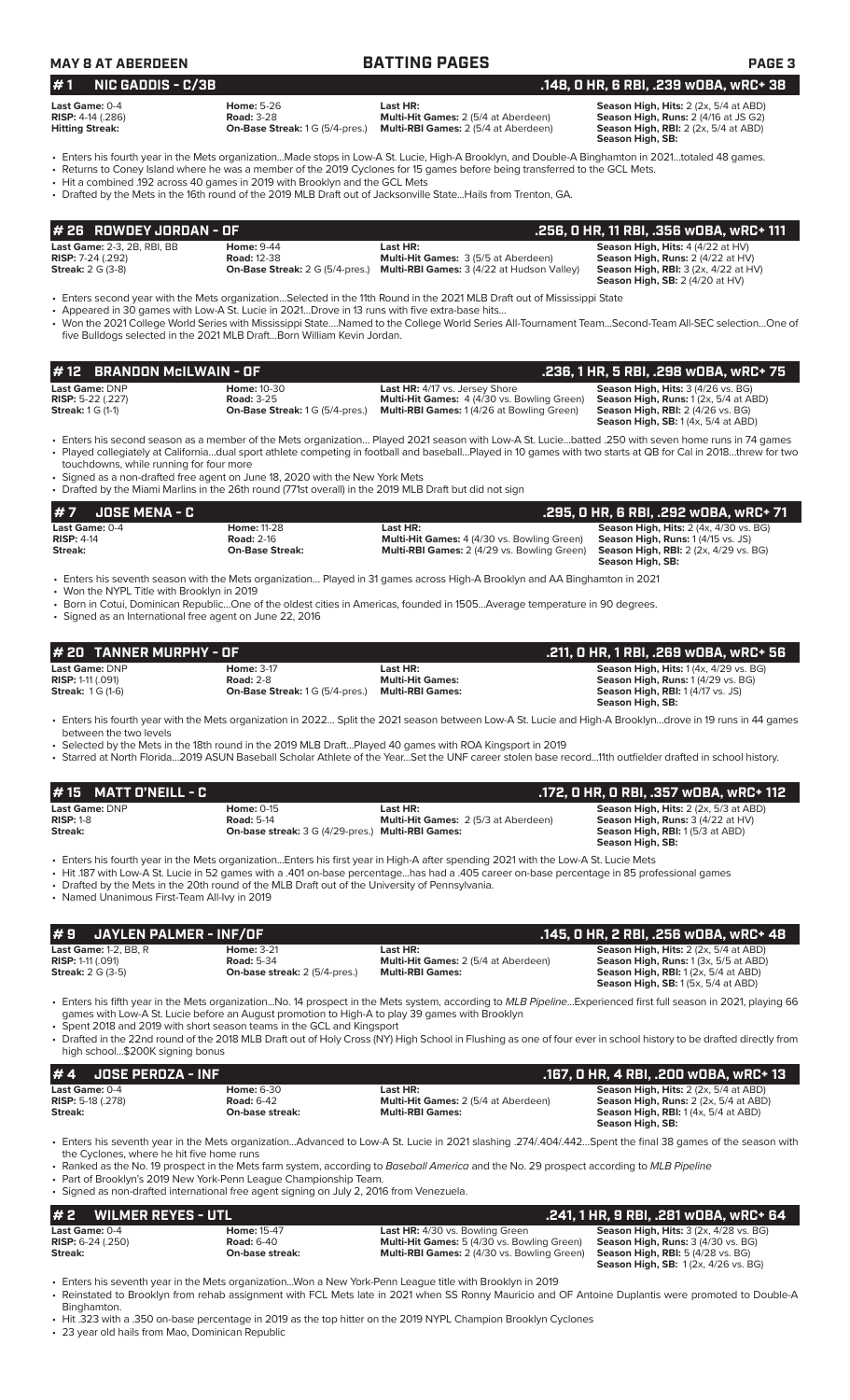### **MAY 8 AT ABERDEEN BATTING PAGES PAGE 4**

### **Last Game:** DNP **Home:** 6-18 **Last HR: Season High, Hits:** 2 (4/28 vs. BG) **RISP:** 1-10 **Road:** 1-20 **Multi-Hit Games:** 1 (4/28 vs. Bowling Green) **Season High, Runs:** 2 (3x, 4/28 vs. BG) **# 23** MATT RUDICK - OF<br>
Last Game: DNP<br>
RISP: 1-10<br>
RISP: 1-10<br>
RISP: 1-10<br>
RISP: 1-10<br>
RISP: 1-10<br> **201 - 191 Multi-Hit Games:** 1 (4/28 vs. Bowling Green)<br>
Season High, Runs: 2 (3x, 4/28 vs. BG)<br>
Season High, RII: 1 (4/2

**Streak:** 3 G (4-9) **On-base streak:** 3 G (4/27-pres.) **Multi-RBI Games:** 1 (4/28 vs. Bowling Green) **Season High, RBI:** 1 (4/28 vs. BG) **Season High, SB:** 2 (4/20 at HV)

• Enters his second year with the Mets organization…played 21 games with the FCL Mets, hitting. 303 (23-76) with a .404 OBP.

- Drafted in the 13th Round in the 2021 MLB Draft…Starred collegiately at San Diego State
- Named First-Team All-Mountain West selection in 2021… Hit .410 as a Redshirt-Junior

• Member of the 15u USA Baseball national team

| · Scripps Rach alumni include SNL cast member Kyle Mooney and PGA golfer Xander Schauffele. |
|---------------------------------------------------------------------------------------------|

| # 10    WARREN SAUNDERS - INF |                                       |                                             | .209, 0 HR, 1 RBI, .265 w0BA, wRC+ 54        |
|-------------------------------|---------------------------------------|---------------------------------------------|----------------------------------------------|
| <b>Last Game: 2-4</b>         | <b>Home: 7-25</b>                     | Last HR:                                    | <b>Season High, Hits: 2 (3x, 5/5 at ABD)</b> |
| $RISP: 2-10$                  | <b>Road: 2-15</b>                     | <b>Multi-Hit Games:</b> 3 (5/5 at Aberdeen) | <b>Season High, Runs: 2 (4/29 vs. BG)</b>    |
| <b>Streak:</b> 4 G (6-15)     | <b>On-base streak:</b> 5 (4/26-pres.) | <b>Multi-RBI Games:</b>                     | <b>Season High, RBI:</b> 1(2x, 4/30 vs. BG)  |
|                               |                                       |                                             | Season High, SB:                             |

• Enters his fifth year in the Mets organization and third season…Played his first full season in 2021 with the Low-A St. Lucie Mets and led the team in hits (84) and ranked second in total bases (105) behind Top-10 Mets prospect Alex Ramirez…plays outfield and all four infield positions

• Signed as an international free agent in 2018 out of Grand Bahama, Bahamas

• Recent players from the Bahamas include Miami's Jazz Chisholm and Antoan Richardson, famous for scoring from second base on Derek Jeter's walk-off single in his final game at Yankee Stadium.

| l#3                                                                             | JT SCHWARTZ - INF |                                                                                   |                                                                                                                                                  | .213, 1 HR, 4 RBI, .334 wOBA, wRC+ 97                                                                                                            |
|---------------------------------------------------------------------------------|-------------------|-----------------------------------------------------------------------------------|--------------------------------------------------------------------------------------------------------------------------------------------------|--------------------------------------------------------------------------------------------------------------------------------------------------|
| Last Game: $1-4$ . $2B$<br><b>RISP:</b> 5-21 (.238)<br><b>Streak:</b> 1 G (1-4) |                   | <b>Home: 10-34</b><br><b>Road: 6-41</b><br><b>On-base streak: 1 G (5/5-pres.)</b> | <b>Last HR:</b> 4/12 vs. Jersey Shore<br><b>Multi-Hit Games:</b> 5 (4/26 vs. Bowling Green)<br><b>Multi-RBI Games:</b> 2 (4/20 at Hudson Valley) | <b>Season High, Hits: 3 (4/12 vs. JS)</b><br><b>Season High, Runs:</b> 3 (4/26 vs. BG)<br><b>Season High, RBI:</b> $2$ ( $2x$ , $4/20$ at $HV$ ) |
|                                                                                 |                   |                                                                                   |                                                                                                                                                  | Season High, SB:                                                                                                                                 |

• Enters his second year in the Mets organization…Saw first professional action in 2021 with Low-A St. Lucie…Appeared in 25 games with an OBP of .320 and two steals...*MLB Pipeline* ranks Schwartz as the number 19 overall prospect in the Mets organization.

• Drafted in the fourth round by the Mets in 2021 out UCLA…was named an All-American and won the Pac-12 batting title as a sophomore…His .396 average was the seventh highest in single-season UCLA history

• His UCLA teammate Kevin Kendall was also drafted by the Mets in 2021

| # 48 JOE SUOZZI - OF   |                   |                                           | .111. 1 HR. 7 RBI. .234 wOBA. wRC+ 35                 |
|------------------------|-------------------|-------------------------------------------|-------------------------------------------------------|
| Last Game: $0-3$ . $E$ | <b>Home: 2-18</b> | Last HR:                                  | <b>Season High, Hits:</b> $1(4x, 5/1 \text{ vs. BG})$ |
| $RISP: 2-10$           | <b>Road: 2-18</b> | <b>Multi-Hit Games:</b>                   | <b>Season High, Runs:</b> $1(3x, 4/19$ at $HV$ )      |
| Streak:                | On-base streak:   | <b>Multi-RBI Games: 1(4/16 vs. JS G2)</b> | <b>Season High, RBI: 4 (4/16 vs. JS G2)</b>           |
|                        |                   |                                           | <b>Season High, SB: 1(4/20 at HV)</b>                 |

• Enters his second year in the Mets organization...Drove in 23 runs with 14 stolen bases in 53 games across Low-A St. Lucie and High-A Brooklyn last year Signed by the Mets on June 15, 2020 out of Boston College

• Attended Chaminade High School in Mineola, NY...won the 2013 CHSAA Title

• His father, Tom Suozzi, is the former Nassau County Executive and current U.S. House of Representatives member of NY's 3rd district (Nassau, Suffolk, Queens) running for New York State Governor.

|                                        | <b>Recent Home Run Chart</b>        |                                                                                                                                |           |                              |                     |  |
|----------------------------------------|-------------------------------------|--------------------------------------------------------------------------------------------------------------------------------|-----------|------------------------------|---------------------|--|
| Date<br>4/12<br>4/1662<br>4/17<br>4/30 | Player<br>JT Schwartz<br>Joe Suozzi | <b>Opponent</b><br>vs. Jersey Shore<br>vs. Jersey Shore<br>Brandon McIlwain vs. Jersey Shore<br>Wilmer Reyes vs. Bowling Green | $103$ mph | Exit Velo Launch Angle<br>23 | Distance<br>365 ft. |  |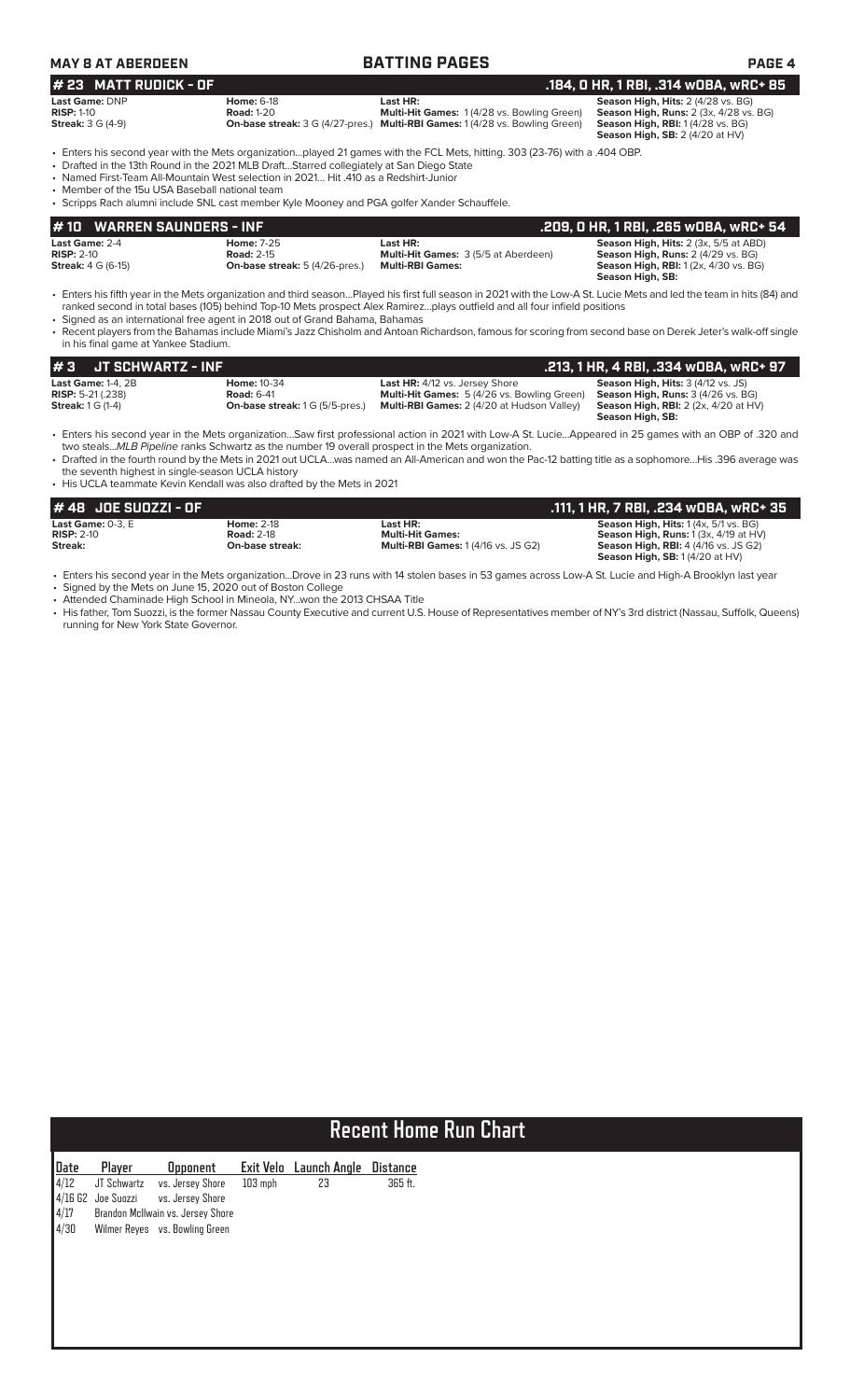### **MAY 8 AT ABERDEEN BULLPEN PAGE PAGE 5**

|--|--|--|

| #18                 |                              | NOLAN CLENNEY - RHP |                               | 20.8 K%, 9.4 BB%, 6.00 ERA, 6 G |        |  |
|---------------------|------------------------------|---------------------|-------------------------------|---------------------------------|--------|--|
|                     | <b>Last App:</b> $5/3$ @ ABD |                     | <b>Last Loss:</b> $5/3 @ ABD$ | SV/OP (Last):                   | Holds: |  |
| <b>Leadoff:</b> 1-7 |                              |                     |                               |                                 |        |  |

- Enters his second year in the Mets organization...Received from Low-A St. Lucie on September 7 • Signed to a minor league deal on June 28, 2021....Made 13 relief apps for Low-A St. Lucie
- Pitched with Gary in 2021 and with Utica in 2019 and 2020 in independent baseball
- 25 year old hails from Northville, Michigan...Attended NC State

|                                         | $\parallel$ # 36 $\parallel$ JUSTIN COURTNEY - RHP | 33.3 K%, 13.3 BB%, 2.08 ERA, 5 G    |        |
|-----------------------------------------|----------------------------------------------------|-------------------------------------|--------|
| <b>Last App:</b> 4/30 vs. BG Last Loss: |                                                    | <b>SV/OP (Last):</b> 2/2 4/15 vs JS | Holds: |

**Leadoff:** 1-7

• Enters first season with the Mets organization…Signed on September 10, 2021

• Began career with the Angels organization…Pitched 43.0 IP across Rokand Low-A Inland Empire 66ers in 2021

• Played collegiately at Maine…Named Louisville Slugger Freshman All-American

| l # 21 | BRENDAN HARDY - RHP            | 50 K%, 0 BB%, 0.00 ERA, 1 G |        |
|--------|--------------------------------|-----------------------------|--------|
|        | Last App: 5/5 @ ABD Last Loss: | SV/OP (Last):               | Holds: |

• Enters his fifth year in the Mets organization...Drafted 31st round, 2018 Gulfport High School (MS) **Leadoff:**

• Promoted from Low-A St. Lucie to Brooklyn on May 2, striking out 17 with four walks 8 1/3 IP

- Spent 2021 with the GCL Mets (13 appearances) and Low-A St. Lucie (11 appearances)
- Pitched with GCL Mets in 2018 and Kingsport Mets in 2019 over first two years in pro ball

|                              | 1 # 38      COLBY MORRIS  - RHP |               | 26.5 K%, 20.6 BB%, 2.25 ERA, 6 G |  |  |
|------------------------------|---------------------------------|---------------|----------------------------------|--|--|
| <b>Last App:</b> $5/3$ @ ABD | Last Loss:                      | SV/OP (Last): | Holds:                           |  |  |
| <b>Leadoff:</b> $0-4$        |                                 |               |                                  |  |  |

• Enters his second season with the Mets organization…Signed by the club on March 19, 2021… •Pitched in 31 G across Low-A St. Lucie & High-A Brooklyn in 2021…struck out 65 batters in 55.1 IP • Played collegiately at Division III Middlebury College…Played two seasons of Independent baseball with the Gary SouthShore Railcats, Milwaukee Milkmen, and Chicago Deep Dish

| l #17                          | <b>HUNTER PARSONS - RHP</b> | 40.6 K%, 3.1 BB%, 0.00 ERA, 5 G |          |
|--------------------------------|-----------------------------|---------------------------------|----------|
| <b>Last App:</b> $5/1 \vee BG$ | Last Loss:                  | SV/OP (Last):                   | Holds: 1 |
| <b>Leadoff:</b> 1-5            |                             |                                 |          |

• Enters his fourth year in the Mets org..Pitched with Low-A St. Lucie and High-A Brooklyn in 2021… Drafted in the 19th round by the Mets in 2019...Third-team All-Big Ten selection... Drafted out of Parkside High School by Cleveland (40th round) in 2015 but did not sign

| # 50      EVY RUIBAL - RHP           |            |               | 32.3 K%, 9.7 BB%, 4.91 ERA, 7 G |
|--------------------------------------|------------|---------------|---------------------------------|
| <b>Last App:</b> $5/1$ vs. $BG$<br>. | Last Loss: | SV/OP (Last): | Holds:                          |

**Leadoff:** 1-4

• Signed to a minor league deal on June 27, 2021 from the Florence Y'alls (Frontier League)

• Pitched in the Dodgers system from 2015-2018, reaching High-A Rancho Cucamonga

• Drafted by the Dodgers in the 16th round of the 2017 MLB Draft from Notre Dame • From Milburn, New Jersey, attending Milburn High School

| #34 REYSON SANTOS - RHP                                                |               | ' 18.2 K%. 18.2 BB%. 4.00 ERA.  7 G |
|------------------------------------------------------------------------|---------------|-------------------------------------|
| <b>Last App:</b> 5/5 @ ABD<br><b>Last Loss:</b><br><b>Leadoff:</b> 1-6 | SV/OP (Last): | Holds:                              |
| • Enters his fourth year in the Mets organization                      |               |                                     |

• Began the 2021 season with Low-A St. Lucie…where he struck out 44 batters in 35.1 innings…Promoted to High-A Brooklyn making three appearances in 2021

• His native Bani is home to several former MLB players, including Manny, Willy, and Erick Aybar.

|                                       | #46 SAMMY TAVAREZ - RHP | 43.5 K%. 26.1 BB%. 1.80 ERA. 5 G                        |  |
|---------------------------------------|-------------------------|---------------------------------------------------------|--|
| <b>Last App:</b> $5/1$ vs $BG$        | Last Loss:              | <b>SV/OP (Last):</b> 2/2 (4/16 vs. JS G1) <b>Holds:</b> |  |
| <b>Leadoff: <math>0-1</math>. HBP</b> |                         |                                                         |  |

• Enters his second season with the Mets organization…Played 2021 season with Low-A St. Lucie…

striking out 52 batters in 31.0 innings

• Signed by the Yankees as a free agent on January 17, 2018

• Hails from Santo, Domingo, Dominican Republic.

|             |                                   | <b>LAST FIVE APPEARANCES</b> |                             |                |                |                |                |                |           |
|-------------|-----------------------------------|------------------------------|-----------------------------|----------------|----------------|----------------|----------------|----------------|-----------|
|             |                                   |                              | <b>NOLAN CLENNEY</b>        |                |                |                |                |                |           |
| DATE        | OPP                               | <b>DEC</b>                   | IP                          | Н              | R              | ER             | BB             | Κ              | ΗR        |
| 4/16        | JS (G1)                           | W, BS                        | 1.0                         | $\overline{2}$ | $\overline{2}$ | $\overline{2}$ | 1              | 0              | 0         |
| 4/19        | @HV                               | L                            | 3.0                         | 1              | 1              | 1              | $\Omega$       | 3              | 1         |
| 4/24        | @HV                               |                              | 1.2                         | 1              | 1              | 1              | 1              | 1              | 0         |
| 4/28        | <b>BG</b>                         |                              | 2.2                         | 1              | 1              | 1              | 1              | 2              | 0         |
| 5/3         | @ABD                              | L, BS                        | 2.2                         | 3              | 3              | 3              | 2              | 4              | 0         |
|             |                                   |                              | <b>JUSTIN COURTNEY</b>      |                |                |                |                |                |           |
| <b>DATE</b> | OPP                               | <b>DEC</b>                   | IP                          | Н              | R              | ER             | <b>BB</b>      | Κ              | <b>HR</b> |
|             | 4/9 (G2)@WIL                      | SV                           | 2.0                         | $\overline{2}$ | 1              | 1              | 2              | 3              | 0         |
| 4/15        | <b>JS</b>                         | SV                           | 2.0                         | 0              | 0              | 0              | 0              | 3              | 0         |
| 4/20        | @HV                               | W                            | 1.1                         | $\overline{2}$ | 1              | 1              | 2              | 2              | 0         |
| 4/24        | @HV                               |                              | 1.1                         | 1              | 0              | 0              | 0              | 2              | 0         |
| 4/30        | <b>BG</b>                         | W                            | 2.0                         | $\overline{2}$ | 0              | 0              | 0              | 3              | 0         |
|             |                                   |                              | <b>BRENDAN HARDY</b>        |                |                |                |                |                |           |
| DATE        | OPP                               | DEC                          | IP                          | Н              | R              | ER             | BB             | Κ              | ΗR        |
| $4/19*$     | @ JUP                             |                              | 1.1                         | 2              | 1              | 1              | 2              | 3              | 1         |
| $4/23*$     | @ JUP                             | SV                           | 1.0                         | $\Omega$       | O              | 0              | 0              | $\overline{2}$ | 0         |
| $4/28*$     | <b>DBT</b>                        |                              | 2.0                         | $\Omega$       | 0              | 0              | 0              | 3              | 0         |
| $5/1*$      | DBT                               |                              | 1.0                         | $\Omega$       | 0              | 0              | 0              | 1              | 0         |
|             | *Appearances with Low-A St. Lucie |                              |                             |                |                |                |                |                |           |
| 5/5         | @ABD                              |                              | 1.1                         | 0              | 0              | 0              | 0              | $\overline{2}$ | 0         |
|             |                                   |                              | <b>COLBY MORRIS</b>         |                |                |                |                |                |           |
| <b>DATE</b> | OPP                               | <b>DEC</b>                   | IP                          | Н              | R              | ER             | BB             | Κ              | ΗR        |
| 4/13        | <b>JS</b>                         |                              | 2.0                         | 1              | 0              | 0              | 2              | 3              | 0         |
| 4/19        | @HV                               |                              | 2.0                         | $\overline{2}$ | 1              | 1              | 2              | 2              | 0         |
| 4/23        | @ HV                              |                              | 1.0                         | $\overline{O}$ | 0              | 0              | 0              | 1              | 0         |
| 4/28        | <b>BG</b>                         |                              | 1.0                         | 1              | 1              | 1              | $\overline{2}$ | 1              | 0         |
| 5/3         | @ABD                              |                              | 0.1                         | 0              | 0              | $\mathbf 0$    | 1              | 0              | 0         |
|             |                                   |                              |                             |                |                |                |                |                |           |
| <b>DATE</b> | OPP                               | <b>DEC</b>                   | <b>HUNTER PARSONS</b><br>IP | Н              | R              | ER             | <b>BB</b>      | Κ              | HR        |
| 4/12        | <b>JS</b>                         | W                            | 2.1                         | 1              | 0              | 0              | 1              | 5              | 0         |
| 4/17        | <b>JS</b>                         | Н                            | 2.0                         | $\overline{2}$ | 0              | 0              | O              | 3              | 0         |
|             |                                   |                              |                             |                | 0              |                |                |                |           |
| 4/23        | @ HV                              |                              | 1.1                         | 1              |                | 0              | 0              | 2              | 0         |
| 4/27        | ВG                                |                              | 0.2                         | 2              | 0              | 0              | 0              | 1              | 0         |
| 5/1         | <b>BG</b>                         |                              | 2.0                         | $\mathbf 0$    | O              | 0              | O              | $\overline{2}$ | 0         |
|             |                                   |                              | <b>EVY RUIBAL</b>           |                |                |                |                |                |           |
| <b>DATE</b> | OPP                               | <b>DEC</b>                   | IP                          | Н              | R              | ER             | <b>BB</b>      | Κ              | HR        |
| 4/17        | JS                                |                              | 1.0                         | 0              | 0              | 0              | 0              | 1              | 0         |
| 4/21        | @HV                               |                              | 0.2                         | 0              | 0              | 0              | 0              | 2              | 0         |
| 4/23        | @ HV                              |                              | 2.0                         | 1              | 0              | 0              | 0              | $\overline{2}$ | 0         |
| 4/28        | <b>BG</b>                         |                              | 0.1                         | 3              | 3              | 3              | 3              | 1              | 0         |
| 5/1         | <b>BG</b>                         |                              | 2.0                         | 1              | 0              | 0              | 0              | $\overline{2}$ | $\Omega$  |
|             |                                   |                              | <b>REYSON SANTOS</b>        |                |                |                |                |                |           |
| <b>DATE</b> | OPP                               | DEC                          | IP                          | Н              | R              | ER             | <b>BB</b>      | Κ              | HR        |

|                | DAIL OFF DEC IF H K ER DD K HR |             |             |  |  |                   |          |               |          |  |  |
|----------------|--------------------------------|-------------|-------------|--|--|-------------------|----------|---------------|----------|--|--|
|                | 4/16 JS G2 2.0 2 0 0 2         |             |             |  |  |                   |          | $\mathcal{L}$ | $\Omega$ |  |  |
|                | 4/20 @HV SV 2.0 0 1 1 2 2      |             |             |  |  |                   |          |               | $\Omega$ |  |  |
|                | 4/26 BG                        | 1.0 2 1 1 1 |             |  |  |                   |          | $\Omega$      | O        |  |  |
|                | 4/29 BG                        | H           | 0.1         |  |  | $0\quad 0\quad 0$ | $\Omega$ | $\Omega$      | O        |  |  |
| 5/5            | @ABD                           |             | 1.2 2 2 2 3 |  |  |                   |          | 1 1           |          |  |  |
| CAMBAY TAULORY |                                |             |             |  |  |                   |          |               |          |  |  |

|          |           |                  | SAMMY IAVAREZ |              |                   |                |                |               |              |
|----------|-----------|------------------|---------------|--------------|-------------------|----------------|----------------|---------------|--------------|
| DATE OPP |           | DEC IP H R ER BB |               |              |                   |                |                | K             | <b>HR</b>    |
| 4/12     | JS –      | SV 1.0           |               |              | $0\quad 0\quad 0$ |                | $\Omega$       |               | <sup>n</sup> |
| 4/16     | JS G2     | SV -             | 1.0           | $\Omega$     | $\Omega$          | $\overline{O}$ | $\overline{2}$ | -1            | $\cap$       |
| 4/22     | @ HV      |                  | $\Omega$ 1    | $\Omega$     | $\Omega$          | $\Omega$       | $\overline{1}$ |               |              |
| 4/26     | <b>BG</b> |                  | 2 O           | <sup>o</sup> | $\Omega$          | $\Omega$       | $\mathcal{L}$  | Δ             |              |
| 5/1      | <b>BG</b> |                  | 0 Z           |              |                   | 1 1 1 1        |                | $\mathcal{P}$ |              |

|                |                |    | <b>Number of Pitches Thrown</b> |     |     |     |     |     |  |  |
|----------------|----------------|----|---------------------------------|-----|-----|-----|-----|-----|--|--|
| <b>Pitcher</b> | Days Rest 5/1  |    | 5/2                             | 5/3 | 5/4 | 5/5 | 5/6 | 5/7 |  |  |
| Clenney        | 4              |    |                                 | 53  |     |     |     |     |  |  |
| Courtney       | 7              |    |                                 |     |     |     |     |     |  |  |
| Hardy          | $\overline{2}$ |    |                                 |     |     | 16  |     |     |  |  |
| Morris         | 4              |    |                                 | 8   |     |     |     |     |  |  |
| Parsons        | 6              | 23 |                                 |     |     |     |     |     |  |  |
| Ruibal         | 6              | 26 |                                 |     |     |     |     |     |  |  |
| Santos, Rey.   | $\overline{2}$ |    |                                 |     |     | 43  |     |     |  |  |
| Tavarez        | 6              | 21 |                                 |     |     |     |     |     |  |  |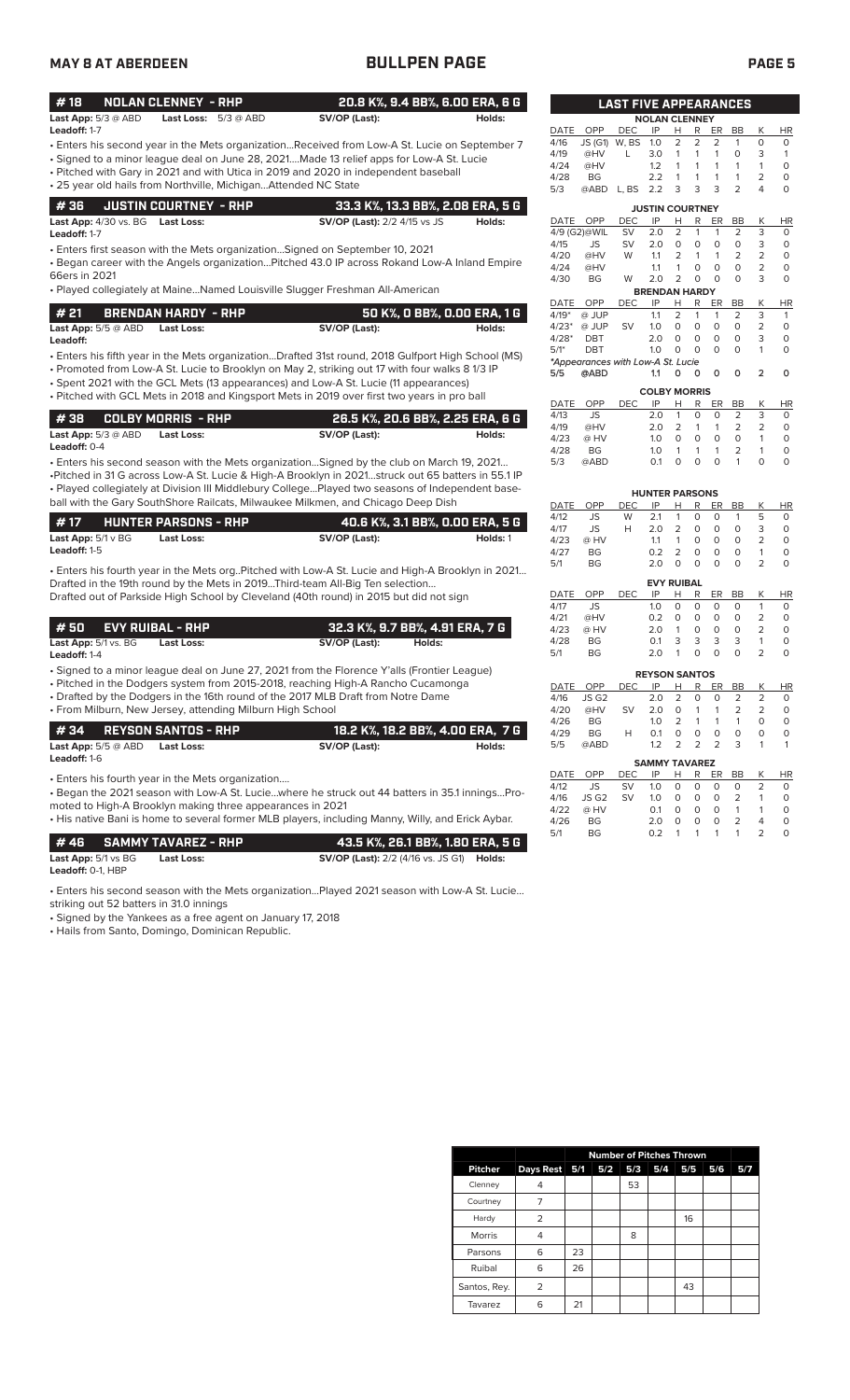## **MAY 8 AT ABERDEEN HIGH/LOW & CHARTS PAGE 6**

г

| INDIVIDUAL BATTING HIGHS                                                   |
|----------------------------------------------------------------------------|
|                                                                            |
|                                                                            |
|                                                                            |
|                                                                            |
| Most Doubles, Game 2 (3x, Warren Saunders, 4/29 vs. Bowling Green)         |
|                                                                            |
|                                                                            |
|                                                                            |
|                                                                            |
|                                                                            |
|                                                                            |
|                                                                            |
|                                                                            |
|                                                                            |
|                                                                            |
| Most Extra-Base Hits, Game 2 (4x, Warren Saunders, 4/29 vs. Bowling Green) |
| Most Stolen Bases, Game  2 (2x, Jordan, Rudick 4/20 @ Hudson Valley)       |
| <b>TEAM BATTING HIGHS</b>                                                  |
|                                                                            |
|                                                                            |
|                                                                            |
|                                                                            |
|                                                                            |
|                                                                            |
|                                                                            |
|                                                                            |
|                                                                            |
| Home Runs, Consecutive Games2 games (4/16 vs. JS G2 -4/17 vs Jersey Shore) |
|                                                                            |
|                                                                            |
|                                                                            |
|                                                                            |
|                                                                            |

| Back-to-Back Home Runs ……………………………………………………………………………………………                         |  |
|------------------------------------------------------------------------------------|--|
|                                                                                    |  |
|                                                                                    |  |
|                                                                                    |  |
| Most Strikeouts, Nine-Inning Game………………………………………………………………18 (4/20 @ Hudson Valley) |  |
|                                                                                    |  |
|                                                                                    |  |
|                                                                                    |  |
|                                                                                    |  |
|                                                                                    |  |

| FIELDING.                                                           |  |
|---------------------------------------------------------------------|--|
|                                                                     |  |
|                                                                     |  |
| Most Double Plays Turned, Nine-Inning Game 3 (4/19 @ Hudson Valley) |  |
|                                                                     |  |

### **STARTERS BY POSITION**

**C-** O'Neill (8), Gaddis (7), Mena (8)

**1B-** Schwartz (20), Saunders (2, Suozzi (1)

- **2B-** Young (3), Peroza (7), Reyes (2), Saunders (8), Fryman (2)
- **3B-** Peroza (10), Gaddis (6), Saunders (3), Palmer (4)
- **SS-** Reyes (20), Young (2), Peroza (1)
- **LF-** Rudick (6), Jordan (12), Murphy (5)
- **CF-** Palmer (12), Jordan (6), Rudick (5)

**RF-** McIlwain (14), Suozzi (7), Murphy (2)

**DH-** Suozzi (3), Jordan (4), Schwartz (2), Rudick (2), Gaddis (3) Peroza (1), O'Neill (3), Palmer (1), Mena (4)

### **STARTERS BY BATTING ORDER**

**1st -** Jordan (17), Rudick (4), Murphy (3)

**2nd -** Reyes (16), Jordan (4), Peroza (1) Gaddis (2). O'Neil (1)

**3rd -** Schwartz (16), Young (5), Reyes (3)

**4th-** McIlwain (10), Peroza (8), Gaddis (2), Mena (2), Schwartz (2)

**5th-** Schwartz (5), Gaddis (5), Suozzi (3), Peroza (2), McIlwain (1), Mena (6), O'Neil (2)

**6th-** Palmer (9), Saunders (3), Mena (1), Peroza (3), O'Neill (1), McIlwain (1), Reyes (2), Gaddis (3), Suozzi (1)

**7th-** Palmer (5), Gaddis (3), McIlwain (2) Suozzi (2), Saunders (2), Rudick (2), Mena (1), Peroza (6), Reyes (1)

**8th-** Saunders (6), O'Neill (3), Suozzi (3), Gaddis (2), Rudick (2), McIlwain (1), Reyes (1), Peroza (1), Palmer (4), Fryman (1)

**9th-** Rudick (6), Murphy (3), Jordan (2), Mena (2), O'Neill (4), Suozzi (3), Saunders (2), Fryman (1)

|             | <b>CATCHERS STEALING</b> |            |            |             | <b>MULTI-RUN INNINGS</b> |             |
|-------------|--------------------------|------------|------------|-------------|--------------------------|-------------|
| <b>Name</b> | СS                       | <b>ATT</b> | <b>PCT</b> | <b>Runs</b> | Times                    | Last        |
| Gaddis      |                          | 18         | 11%        |             | 15                       | 4/30 vs. BG |
| Mena        | 5                        | 24         | 21%        |             | 3                        | $5/3$ @ABD  |
| O'Neill     |                          | つつ         | 9%         |             |                          | $5/3$ @ABD  |

|                  |      | 2  | я | 4  | Я  | 6          | <b>7</b> | 8  | 9 | 10+ | <b>TOTALS</b> |
|------------------|------|----|---|----|----|------------|----------|----|---|-----|---------------|
| <b>OPPONENTS</b> | 4 11 | 10 | 5 | 16 | 3  | $\sqrt{7}$ | 9        | 5  | 2 |     | 73            |
| <b>BKLYN</b>     | 9    | 9  |   | 5  | 11 | 11         | 5        | 11 |   |     | 72            |

| INDIVIDUAL PITCHING HIGHS |                                                                              |  |  |  |  |
|---------------------------|------------------------------------------------------------------------------|--|--|--|--|
|                           | Most Runs Allowed, Game4 (3x, Junior Santos, 4/27 vs. Bowling Green)         |  |  |  |  |
|                           |                                                                              |  |  |  |  |
|                           |                                                                              |  |  |  |  |
|                           |                                                                              |  |  |  |  |
|                           | Most Strikeouts, Game, Reliever 8 (2x, Oscar Rojas, 4/22 at Hudson Valley)   |  |  |  |  |
|                           |                                                                              |  |  |  |  |
|                           |                                                                              |  |  |  |  |
|                           |                                                                              |  |  |  |  |
|                           |                                                                              |  |  |  |  |
|                           | Most Innings Pitched, Reliever 5.0 (2x, Jesus Vargas 4/27 vs. Bowling Green) |  |  |  |  |
|                           |                                                                              |  |  |  |  |
|                           | Most Consecutive Scoreless Inn., Reliever 5.2 (Hunter Parsons, 4/9-present)  |  |  |  |  |

| <b>TEAM PITCHING HIGHS</b> |  |  |  |  |  |  |
|----------------------------|--|--|--|--|--|--|
|                            |  |  |  |  |  |  |
|                            |  |  |  |  |  |  |
|                            |  |  |  |  |  |  |
|                            |  |  |  |  |  |  |
|                            |  |  |  |  |  |  |
|                            |  |  |  |  |  |  |
|                            |  |  |  |  |  |  |
|                            |  |  |  |  |  |  |
|                            |  |  |  |  |  |  |
|                            |  |  |  |  |  |  |
|                            |  |  |  |  |  |  |
|                            |  |  |  |  |  |  |
|                            |  |  |  |  |  |  |
|                            |  |  |  |  |  |  |
|                            |  |  |  |  |  |  |
|                            |  |  |  |  |  |  |

| <b>TEAM MISCELLANEOUS</b>                                         |         |                                                                              |  |  |  |  |
|-------------------------------------------------------------------|---------|------------------------------------------------------------------------------|--|--|--|--|
| Longest Game, Time, Nine-Inning Game 3:07 (4/22 at Hudson Valley) |         |                                                                              |  |  |  |  |
|                                                                   |         |                                                                              |  |  |  |  |
|                                                                   |         |                                                                              |  |  |  |  |
|                                                                   |         |                                                                              |  |  |  |  |
|                                                                   |         |                                                                              |  |  |  |  |
|                                                                   |         |                                                                              |  |  |  |  |
|                                                                   |         |                                                                              |  |  |  |  |
|                                                                   |         |                                                                              |  |  |  |  |
|                                                                   |         | Coldest Gametime Temp. 47 degrees (2x, 4/19 @ Hudson Valley, Wilmington 4/8) |  |  |  |  |
|                                                                   |         |                                                                              |  |  |  |  |
|                                                                   |         |                                                                              |  |  |  |  |
|                                                                   |         |                                                                              |  |  |  |  |
|                                                                   |         |                                                                              |  |  |  |  |
| OUTFIELD ASSISTS (0)                                              |         | <b>RECORD BREAKDOWN</b>                                                      |  |  |  |  |
| <b>NAME</b><br><b>TOTAL</b>                                       | (LAST)  |                                                                              |  |  |  |  |
|                                                                   |         |                                                                              |  |  |  |  |
|                                                                   |         |                                                                              |  |  |  |  |
|                                                                   |         |                                                                              |  |  |  |  |
|                                                                   |         |                                                                              |  |  |  |  |
|                                                                   |         |                                                                              |  |  |  |  |
|                                                                   |         |                                                                              |  |  |  |  |
|                                                                   |         |                                                                              |  |  |  |  |
|                                                                   |         |                                                                              |  |  |  |  |
|                                                                   |         |                                                                              |  |  |  |  |
| UNIFORM RECORDS                                                   |         |                                                                              |  |  |  |  |
|                                                                   |         |                                                                              |  |  |  |  |
| Home White                                                        | $6 - 4$ |                                                                              |  |  |  |  |
|                                                                   |         |                                                                              |  |  |  |  |
| <b>Road Gray</b>                                                  | $4 - 7$ |                                                                              |  |  |  |  |
| <b>White Throwback</b>                                            | $1-0$   |                                                                              |  |  |  |  |
|                                                                   |         |                                                                              |  |  |  |  |
| Los Jefes                                                         | $1-0$   |                                                                              |  |  |  |  |
|                                                                   |         |                                                                              |  |  |  |  |
|                                                                   |         |                                                                              |  |  |  |  |
|                                                                   |         | Do Not Allow a Home Run 8-10                                                 |  |  |  |  |
|                                                                   |         | Hit More Home Runs 3-0                                                       |  |  |  |  |
|                                                                   |         | Opponent Hits More HRs 2-2                                                   |  |  |  |  |
|                                                                   |         |                                                                              |  |  |  |  |
|                                                                   |         |                                                                              |  |  |  |  |
|                                                                   |         |                                                                              |  |  |  |  |
|                                                                   |         |                                                                              |  |  |  |  |
|                                                                   |         |                                                                              |  |  |  |  |
|                                                                   |         |                                                                              |  |  |  |  |
|                                                                   |         |                                                                              |  |  |  |  |
|                                                                   |         |                                                                              |  |  |  |  |
|                                                                   |         | Opponent Scores First5-9                                                     |  |  |  |  |
|                                                                   |         |                                                                              |  |  |  |  |
|                                                                   |         |                                                                              |  |  |  |  |
|                                                                   |         |                                                                              |  |  |  |  |

| <b>EJECTIONS</b>          |             |  |  |  |  |  |  |
|---------------------------|-------------|--|--|--|--|--|--|
| <b>Umpire</b>             | Date        |  |  |  |  |  |  |
| M. Vogel-Freeman<br>Clark | 4/19 at HV  |  |  |  |  |  |  |
| Clark                     | $4/23$ @ HV |  |  |  |  |  |  |
|                           |             |  |  |  |  |  |  |

| <b>MISC. WINS</b>                      |
|----------------------------------------|
| Come from Behind Wins  4 (4/26 vs. BG) |
| Wins in Last At-Bat 2 (4/26 vs. BG)    |
|                                        |

Series at Home ........................................1-0-1

Overall Series........................................... 1-2-1 First Game of Series .................................2-3 Rubber Game of Series ............................0-1 Last Game of Series ..................................1-3 Series Sweeps .................................................

Extra Innings .....................................................

vs. RHP Starters .........................................11-9

Series on Road...

Errorless.

vs. LHP Starters.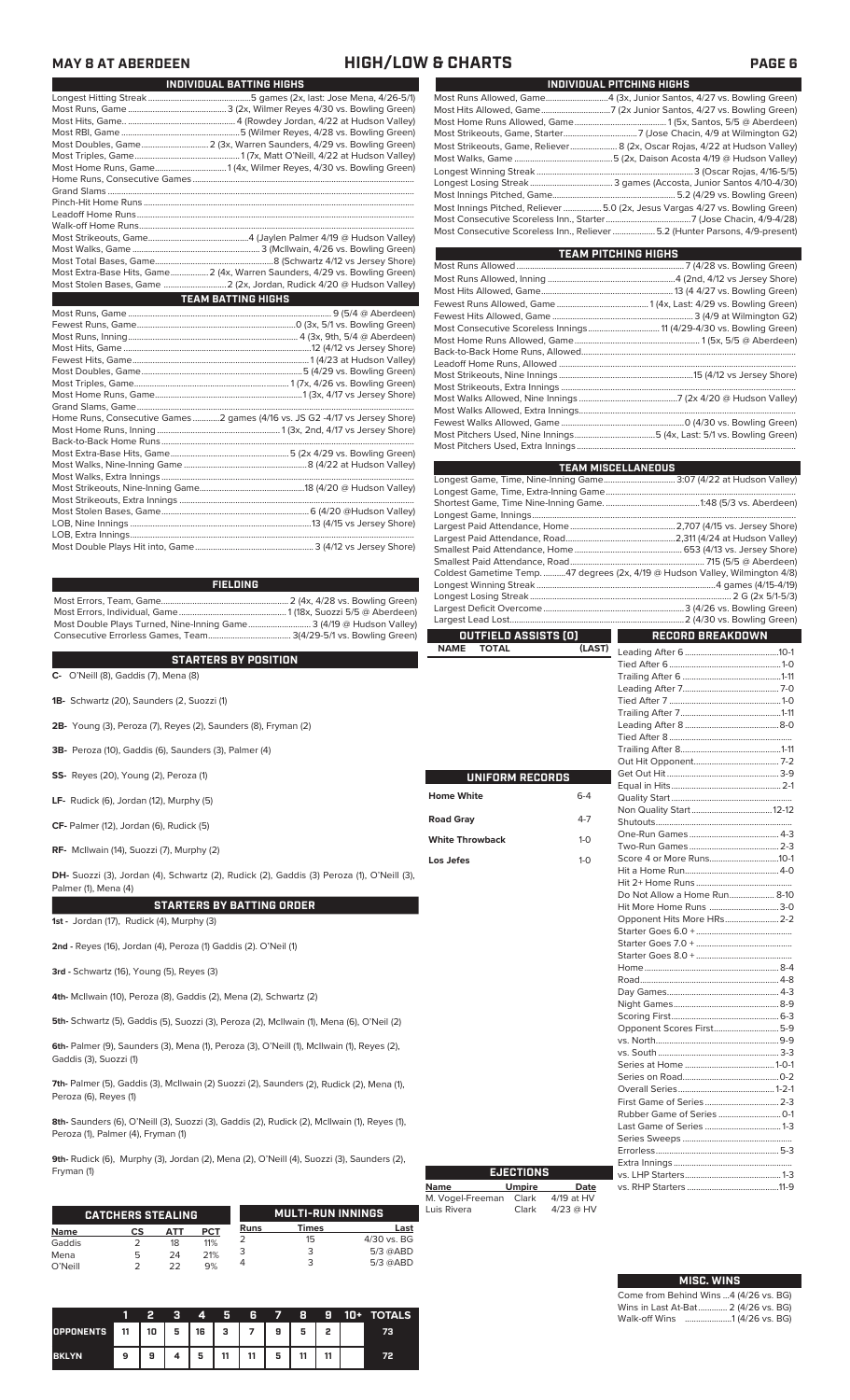|                      | <b>GAME-BY-GAME RESULTS</b><br><b>MAY 8 AT ABERDEEN</b><br>PAGE <sub>7</sub> |                                                                      |                                      |                             |                                     |                                                                                             |                            |                                                                               |                                                                  |                                                |                      |                         |
|----------------------|------------------------------------------------------------------------------|----------------------------------------------------------------------|--------------------------------------|-----------------------------|-------------------------------------|---------------------------------------------------------------------------------------------|----------------------------|-------------------------------------------------------------------------------|------------------------------------------------------------------|------------------------------------------------|----------------------|-------------------------|
| <b>DATE</b>          | GM#                                                                          | <b>OPPONENT</b>                                                      | <b>W-L/TIME SCORE</b>                |                             | <b>RECORD</b>                       | <b>POSITION</b>                                                                             | GA/GB                      | <b>WINNING PITCHER</b>                                                        | <b>LOSING PITCHER</b>                                            | <b>SAVE</b>                                    | <b>TIME</b>          | <b>ATTENDANCE</b>       |
| 4/8<br>4/9           | 1<br>2                                                                       | at Wilmington<br>at Wilmington<br>at Wilmington                      | L<br>W                               | $5-1(7)$<br>$2-1(7)$        | $O-1$<br>$1 - 1$                    | PPD (Wet Grounds; doubleheader scheduled for 4/9)<br>T <sub>2</sub> nd<br>T <sub>2</sub> nd | $-0.5$<br>$-1.0$           | Lucas Knowles (1-0)<br>David Griffin (1-0)                                    | Junior Santos (0-2)<br>Michael Cuevas (0-1)                      | Justin Courtney (1)                            | 1:51<br>1:59         | 989                     |
| 4/10<br>4/11         | 3                                                                            | at Wilmington                                                        | L                                    | $4-1$                       | $1 - 2$                             | 4th                                                                                         | $-2.0$                     | Carlos Romero (1-0)<br>OFF DAY                                                | Carlos Ocampo (0-1)                                              |                                                | 2:47                 | 966                     |
| 4/12<br>4/13         | 4<br>5                                                                       | <b>Jersey Shore</b><br><b>Jersey Shore</b>                           | W<br>г                               | $5 - 2$<br>$4-3$            | $2 - 2$<br>$2 - 3$                  | T3rd<br>T4th                                                                                | $-2.0$<br>$-2.0$           | Hunter Parsons (1-0)<br>Dominic Pipkin (1-0)                                  | JP Woodward (0-1)<br>Daison Acosta (0-1)                         | <b>Sammy Tavares (1)</b><br>Jason Ruffcorn (1) | 2:44<br>3:01         | 2,041<br>752            |
| 4/14<br>4/15<br>4/16 | 6<br>7                                                                       | vs. Jersey Shore<br><b>Jersey Shore</b><br><b>Jersey Shore</b>       | w<br>W                               | 4-1<br>$4-3(7)$             | $3-3$<br>$4 - 3$                    | PPD (rain; doubleheader scheduled for 4/16)<br>4th<br>3rd                                   | $-1.5$<br>$-1.0$           | Jesus Vargas (1-0)<br>Nolan Clenney (1-0)                                     | Matt Russell (0-1)<br>Andrew Schultz (0-2)                       | Justin Courtney (2)<br>Sammy Tavarez (2)       | 2:31<br>1:57         | 2,707                   |
| 4/17                 | 8<br>9                                                                       | <b>Jersey Shore</b><br><b>Jersey Shore</b>                           | W<br>W                               | $6-1$<br>$6-1$              | $5-3$<br>$6 - 3$                    | 2 <sub>nd</sub><br>T1st                                                                     | $-1.0$<br>$+1.0$           | Oscar Rojas (1-0)<br><b>Garrison Bryant (1-0)</b>                             | Mick Abel (0-2)<br>Christian McGowan (0-1)                       |                                                | 1:50<br>2:38         | 1,777<br>1,400          |
| 4/18<br>4/19         | 10                                                                           | at Hudson Valley                                                     | L                                    | $5-3$                       | $6 - 4$                             | 2nd                                                                                         | $-1.0$                     | OFF DAY<br>Edgar Barclay (2-1)                                                | Nolan Clenney (1-1)                                              | Carson Coleman (1)                             | 2:31                 | 2,027                   |
| 4/20<br>4/21         | 11<br>12                                                                     | at Hudson Valley<br>at Hudson Valley                                 | W<br>L                               | $4 - 3$<br>$5-1$            | $7 - 4$<br>$7 - 5$                  | 2 <sub>nd</sub><br>2 <sub>nd</sub>                                                          | $-1.0$<br>$-2.0$           | Justin Courtney (1-)<br>Junior Santos (0-2)                                   | Nelson Alvarez (0-1)<br>Will Warren (1-1)                        | Reyson Santos (1)                              | 3:03<br>2:20         | 1,553<br>1,270          |
| 4/22<br>4/23<br>4/24 | 13<br>14<br>15                                                               | at Hudson Valley<br>at Hudson Valley<br>at Hudson Valley             | W<br>L<br>L                          | $6 - 4$<br>$2 - 0$<br>$3-0$ | $8 - 5$<br>$8-6$<br>$8 - 7$         | 2 <sub>nd</sub><br>T <sub>2</sub> nd<br>T <sub>2</sub> nd                                   | $-2.0$<br>$-2.0$<br>$-2.0$ | Oscar Rojas (2-0)<br>Tanner Myatt (1-0)<br>Rodney Hutchison (1-0)             | Blas Castano (0-2)<br>Carlos Ocampo (0-2)<br>Daison Acosta (0-2) | Coleman (2)<br>Mauricio (1)                    | 3:07<br>2:17<br>2:35 | 2,007<br>2,121<br>2.311 |
| 4/25<br>4/26         | 16                                                                           | <b>Bowling Green</b>                                                 | W                                    | $5-4$                       | $9 - 7$                             | 2 <sub>nd</sub>                                                                             | $-2.0$                     | OFF DAY<br>Josh Hejka (1-0)                                                   | Graeme Stinson (2-2)                                             |                                                | 2:44                 | 653                     |
| 4/27<br>4/28         | 17<br>18                                                                     | <b>Bowling Green</b><br><b>Bowling Green</b>                         | L<br>L<br>W                          | $4-1$<br>$7-6$              | $9-8$<br>9-9                        | 3rd<br>3rd                                                                                  | $-3.0$<br>-4.0             | Zach Trageton (1-1)<br>John Doxakis (1-1)                                     | Junior Santos (0-3)<br>Jose Chacin (0-1)                         | LaSorsa (1)<br>Mullen (3)                      | 2:20<br>2:38         | 808<br>670              |
| 4/29<br>4/30         | 19<br>20                                                                     | <b>Bowling Green</b><br><b>Bowling Green</b>                         | W                                    | $3-1$<br>$5 - 2$            | $10-9$<br>$11-9$                    | 3rd<br>3rd                                                                                  | $-4.0$<br>$-4.0$           | Oscar Rojas (3-0)<br>Justin Courtney (2-0)<br>APRIL (11-9)                    | <b>Mason Montgomery (0-1)</b><br>Franklin Dacosta (0-1)          | Cam Opp (1)<br>Josh Hejka (1)                  | 2:28<br>2:15         | 2,617<br>2,070          |
| 5/1<br>5/2           | 21                                                                           | <b>Bowling Green</b>                                                 | L                                    | $4-0$                       | 11-10                               | 3rd                                                                                         | $-4.5$                     | Daison Accosta (0-3)<br>OFF DAY                                               | Conor Dryer (1-0)                                                |                                                | 2:20                 | 1,595                   |
| 5/3<br>5/4<br>5/5    | 22<br>23<br>24                                                               | at Aberdeen<br>at Aberdeen<br>at Aberdeen                            | L<br>W<br>L                          | $3-1$<br>$9 - 4$<br>$4-1$   | $11 - 11$<br>$12 - 11$<br>$12 - 12$ | 3rd<br>T <sub>2nd</sub><br>3rd                                                              | $-5.5$<br>$-4.5$<br>$-5.5$ | Nolan Clenney (1-2)<br>Jesus Vargas (2-0)<br>Noah Denoyer (4-0)               | Ignacio Feliz (2-0)<br>Wes Robertson (1-1)<br>Oscar Rojas (3-1)  | Houston Roth (3)                               | 1:48<br>2:51<br>2:12 | 827<br>848<br>715       |
| 5/6<br>5/7           | 25<br>26                                                                     | at Aberdeen<br>at Aberdeen                                           |                                      |                             |                                     | PPD (rain; doubleheader scheduled for 5/7)                                                  |                            | PPD (rain; doubleheader scheduled for 5/8 and doubleheader schedued for June) |                                                                  |                                                |                      |                         |
| 5/8<br>5/9           | 27                                                                           | at Aberdeen                                                          | 12:35 p.m.                           | (DH)                        |                                     |                                                                                             |                            | OFF DAY                                                                       |                                                                  |                                                |                      |                         |
| 5/10<br>5/11<br>5/12 | 28<br>29<br>30                                                               | Wilmington<br>Wilmington<br>Wilmington                               | 7:00 p.m.<br>7:00 p.m.<br>7:00 p.m.  |                             |                                     |                                                                                             |                            |                                                                               |                                                                  |                                                |                      |                         |
| 5/13<br>5/14         | 31<br>32                                                                     | Wilmington<br>Wilmington                                             | 7:00 p.m.<br>6:00 p.m.               |                             |                                     |                                                                                             |                            |                                                                               |                                                                  |                                                |                      |                         |
| 5/15<br>5/16         | 33                                                                           | Wilmington                                                           | 2:00 p.m.                            |                             |                                     |                                                                                             |                            | OFF DAY                                                                       |                                                                  |                                                |                      |                         |
| 5/17<br>5/18<br>5/19 | 34<br>35<br>36                                                               | <b>Hudson Valley</b><br><b>Hudson Valley</b><br><b>Hudson Valley</b> | 7:00 p.m.<br>12:00 p.m.<br>7:00 p.m. |                             |                                     |                                                                                             |                            |                                                                               |                                                                  |                                                |                      |                         |
| 5/20<br>5/21         | 37<br>38                                                                     | <b>Hudson Valley</b><br><b>Hudson Valley</b>                         | 7:00 p.m.<br>6:00 p.m.               |                             |                                     |                                                                                             |                            |                                                                               |                                                                  |                                                |                      |                         |
| 5/22<br>5/23<br>5/24 | 39<br>40                                                                     | <b>Hudson Valley</b><br>at Bowling Green                             | 2:00 p.m.<br>6:35 p.m.*              | (CT)                        |                                     |                                                                                             |                            | OFF DAY                                                                       |                                                                  |                                                |                      |                         |
| 5/25<br>5/26         | 41<br>42                                                                     | at Bowling Green<br>at Bowling Green                                 | 6:35 p.m.*<br>6:35 p.m.*             | (CT)<br>(CT)                |                                     |                                                                                             |                            |                                                                               |                                                                  |                                                |                      |                         |
| 5/27<br>5/28         | 43<br>44                                                                     | at Bowling Green<br>at Bowling Green                                 | 6:35 p.m.*<br>6:35 p.m.*             | (CT)<br>(CT)                |                                     |                                                                                             |                            |                                                                               |                                                                  |                                                |                      |                         |
| 5/29<br>5/30<br>5/31 | 45<br>46                                                                     | at Bowling Green<br>at Jersey Shore                                  | 1:05 p.m. $*$<br>7:05 p.m.           | (CT)                        |                                     |                                                                                             |                            | OFF DAY                                                                       |                                                                  |                                                |                      |                         |
| 6/1                  | 47                                                                           | at Jersey Shore                                                      | 7:05 p.m.                            |                             |                                     |                                                                                             |                            | <b>MAY [1-2]</b>                                                              |                                                                  |                                                |                      |                         |
| 6/2<br>6/3           | 48<br>49                                                                     | at Jersey Shore<br>at Jersey Shore                                   | 7:05 p.m.<br>7:05 p.m.               |                             |                                     |                                                                                             |                            |                                                                               |                                                                  |                                                |                      |                         |
| 6/4<br>6/5<br>6/6    | 50<br>51                                                                     | at Jersey Shore<br>at Jersey Shore                                   | 7:05 p.m.<br>1:05 p.m.               |                             |                                     |                                                                                             |                            | OFF DAY                                                                       |                                                                  |                                                |                      |                         |
| 6/7<br>6/8           | 52<br>53                                                                     | Aberdeen<br>Aberdeen                                                 | 7:00 p.m.<br>7:00 p.m.               |                             |                                     |                                                                                             |                            |                                                                               |                                                                  |                                                |                      |                         |
| 6/9<br>6/10          | 54<br>55                                                                     | Aberdeen<br>Aberdeen                                                 | 7:00 p.m.<br>7:00 p.m.               |                             |                                     |                                                                                             |                            |                                                                               |                                                                  |                                                |                      |                         |
| 6/11<br>6/12<br>6/13 | 56<br>57                                                                     | Aberdeen<br>Aberdeen                                                 | 6:00 p.m.<br>2:00 p.m.               |                             |                                     |                                                                                             |                            | OFF DAY                                                                       |                                                                  |                                                |                      |                         |
| 6/14<br>6/15         | 58<br>59                                                                     | at Wilmington<br>at Wilmington                                       | 6:35 p.m.<br>6:35 p.m.               |                             |                                     |                                                                                             |                            |                                                                               |                                                                  |                                                |                      |                         |
| 6/16<br>6/17<br>6/18 | 60<br>61<br>62                                                               | at Wilmington<br>at Wilmington<br>at Wilmington                      | 6:35 p.m.<br>6:35 p.m.<br>6:35 p.m.  |                             |                                     |                                                                                             |                            |                                                                               |                                                                  |                                                |                      |                         |
| 6/19<br>6/20         | 63                                                                           | at Wilmington                                                        | 1:05 p.m.                            |                             |                                     |                                                                                             |                            | OFF DAY                                                                       |                                                                  |                                                |                      |                         |
| 6/21<br>6/22         | 64<br>65                                                                     | <b>Jersey Shore</b><br><b>Jersey Shore</b>                           | 7:00 p.m.<br>7:00 p.m.               |                             |                                     |                                                                                             |                            |                                                                               |                                                                  |                                                |                      |                         |
| 6/23<br>6/24<br>6/25 | 66<br>67<br>68                                                               | <b>Jersey Shore</b><br><b>Jersey Shore</b><br><b>Jersey Shore</b>    | 7:00 p.m.<br>7:00 p.m.<br>6:00 p.m.  |                             |                                     |                                                                                             |                            |                                                                               |                                                                  |                                                |                      |                         |
| 6/26<br>6/27         | 69                                                                           | <b>Jersey Shore</b>                                                  | 2:00 p.m.                            |                             |                                     |                                                                                             |                            | OFF DAY                                                                       |                                                                  |                                                |                      |                         |
| 6/28<br>6/29<br>6/30 | 70<br>71<br>72                                                               | at Hudson Valley<br>at Hudson Valley<br>at Hudson Valley             | 7:05 p.m.<br>7:05 p.m.<br>7:05 p.m.  |                             |                                     |                                                                                             |                            |                                                                               |                                                                  |                                                |                      |                         |
| 7/1                  | 73                                                                           | at Hudson Valley                                                     | 7:05 p.m.                            |                             |                                     |                                                                                             |                            | JUNE (0-0)                                                                    |                                                                  |                                                |                      |                         |
| 7/2<br>7/3           | 74<br>75                                                                     | at Hudson Valley<br>at Hudson Valley                                 | 6:05 p.m.<br>6:05 p.m.               |                             |                                     |                                                                                             |                            |                                                                               |                                                                  |                                                |                      |                         |
| 7/4<br>7/5<br>7/6    | 76<br>77                                                                     | Aberdeen<br>Aberdeen                                                 | 6:30 p.m.<br>7:00 p.m.               |                             |                                     |                                                                                             |                            | OFF DAY                                                                       |                                                                  |                                                |                      |                         |
| 7/7<br>7/8           | 78<br>79                                                                     | Aberdeen<br>Aberdeen                                                 | 7:00 p.m.<br>7:00 p.m.               |                             |                                     |                                                                                             |                            |                                                                               |                                                                  |                                                |                      |                         |
| 7/9<br>7/10<br>7/11  | 81<br>82                                                                     | Aberdeen<br>Aberdeen                                                 | 6:00 p.m.<br>2:00 p.m.               |                             |                                     |                                                                                             |                            | OFF DAY                                                                       |                                                                  |                                                |                      |                         |
| 7/12<br>7/13         | 83<br>84                                                                     | Greensboro<br>Greensboro                                             | 7:00 p.m.<br>12:00 p.m.              |                             |                                     |                                                                                             |                            |                                                                               |                                                                  |                                                |                      |                         |
| 7/14<br>7/15         | 85<br>86                                                                     | Greensboro<br>Greensboro                                             | 7:00 p.m.<br>7:00 p.m.               |                             |                                     |                                                                                             |                            |                                                                               |                                                                  |                                                |                      |                         |
| 7/16<br>7/17<br>7/18 | 87<br>88                                                                     | Greensboro<br>Greensboro                                             | 6:00 p.m.<br>2:00 p.m.               |                             |                                     |                                                                                             |                            |                                                                               |                                                                  |                                                |                      |                         |
| 7/19<br>7/20         |                                                                              |                                                                      |                                      |                             |                                     |                                                                                             |                            | LEAGUE-WIDE BREAK                                                             |                                                                  |                                                |                      |                         |
| 7/21<br>7/22<br>7/23 | 89<br>90                                                                     | at Jersey Shore<br>at Jersey Shore                                   | 7:05 p.m.<br>7:05 p.m.               |                             |                                     |                                                                                             |                            |                                                                               |                                                                  |                                                |                      |                         |
| 7/24<br>7/25         | 91                                                                           | at Jersey Shore                                                      | 1:05 p.m.                            |                             |                                     |                                                                                             |                            | OFF DAY                                                                       |                                                                  |                                                |                      |                         |
| 7/26<br>7/27         | 92<br>93                                                                     | at Hudson Valley<br>at Hudson Valley                                 | 7:05 p.m.<br>7:05 p.m.               |                             |                                     |                                                                                             |                            |                                                                               |                                                                  |                                                |                      |                         |
| 7/28<br>7/29<br>7/30 | 94<br>95<br>96                                                               | at Hudson Valley<br>at Hudson Valley<br>at Hudson Valley             | 7:05 p.m.<br>7:05 p.m.<br>6:05 p.m.  |                             |                                     |                                                                                             |                            |                                                                               |                                                                  |                                                |                      |                         |
| 7/31                 | 97                                                                           | at Hudson Valley                                                     | 2:05 p.m.                            |                             |                                     |                                                                                             |                            | JULY (0-0)                                                                    |                                                                  |                                                |                      |                         |
| 8/1<br>8/2           | 98<br>99                                                                     | <b>Winston-Salem</b>                                                 | 7:00 p.m.                            |                             |                                     |                                                                                             |                            | OFF DAY                                                                       |                                                                  |                                                |                      |                         |
| 8/3<br>8/4<br>8/5    | 100<br>101                                                                   | <b>Winston-Salem</b><br><b>Winston-Salem</b><br><b>Winston-Salem</b> | 12:00 p.m.<br>7:00 p.m.<br>7:00 p.m. |                             |                                     |                                                                                             |                            |                                                                               |                                                                  |                                                |                      |                         |
| 8/6<br>8/7           | 102<br>103                                                                   | <b>Winston-Salem</b><br><b>Winston-Salem</b>                         | 6:00 p.m.<br>2:00 p.m.               |                             |                                     |                                                                                             |                            |                                                                               |                                                                  |                                                |                      |                         |
| 8/8<br>8/9<br>8/10   | 104<br>105                                                                   | at Wilmington<br>at Wilmington                                       | 6:35 p.m.<br>6:35 p.m.               |                             |                                     |                                                                                             |                            | OFF DAY                                                                       |                                                                  |                                                |                      |                         |
| 8/11<br>8/12         | 106<br>107                                                                   | at Wilmington<br>at Wilmington                                       | 6:35 p.m.<br>6:35 p.m.               |                             |                                     |                                                                                             |                            |                                                                               |                                                                  |                                                |                      |                         |
| 8/13<br>8/14         | 108<br>109                                                                   | at Wilmington<br>at Wilmington                                       | 6:35 p.m.<br>$1:05$ p.m.             |                             |                                     |                                                                                             |                            |                                                                               |                                                                  |                                                |                      |                         |
| 8/15<br>8/16<br>8/17 | 110<br>111                                                                   | <b>Hudson Valley</b><br><b>Hudson Valley</b>                         | 7:00 p.m.<br>7:00 p.m.               |                             |                                     |                                                                                             |                            | OFF DAY                                                                       |                                                                  |                                                |                      |                         |
| 8/18<br>8/19         | 112<br>113                                                                   | <b>Hudson Valley</b><br><b>Hudson Valley</b>                         | 7:00 p.m.<br>7:00 p.m.               |                             |                                     |                                                                                             |                            |                                                                               |                                                                  |                                                |                      |                         |
| 8/20<br>8/21         | 114<br>115                                                                   | <b>Hudson Valley</b><br><b>Hudson Valley</b>                         | 6:00 p.m.<br>2:00 p.m.               |                             |                                     |                                                                                             |                            |                                                                               |                                                                  |                                                |                      |                         |

8/22 OFF DAY